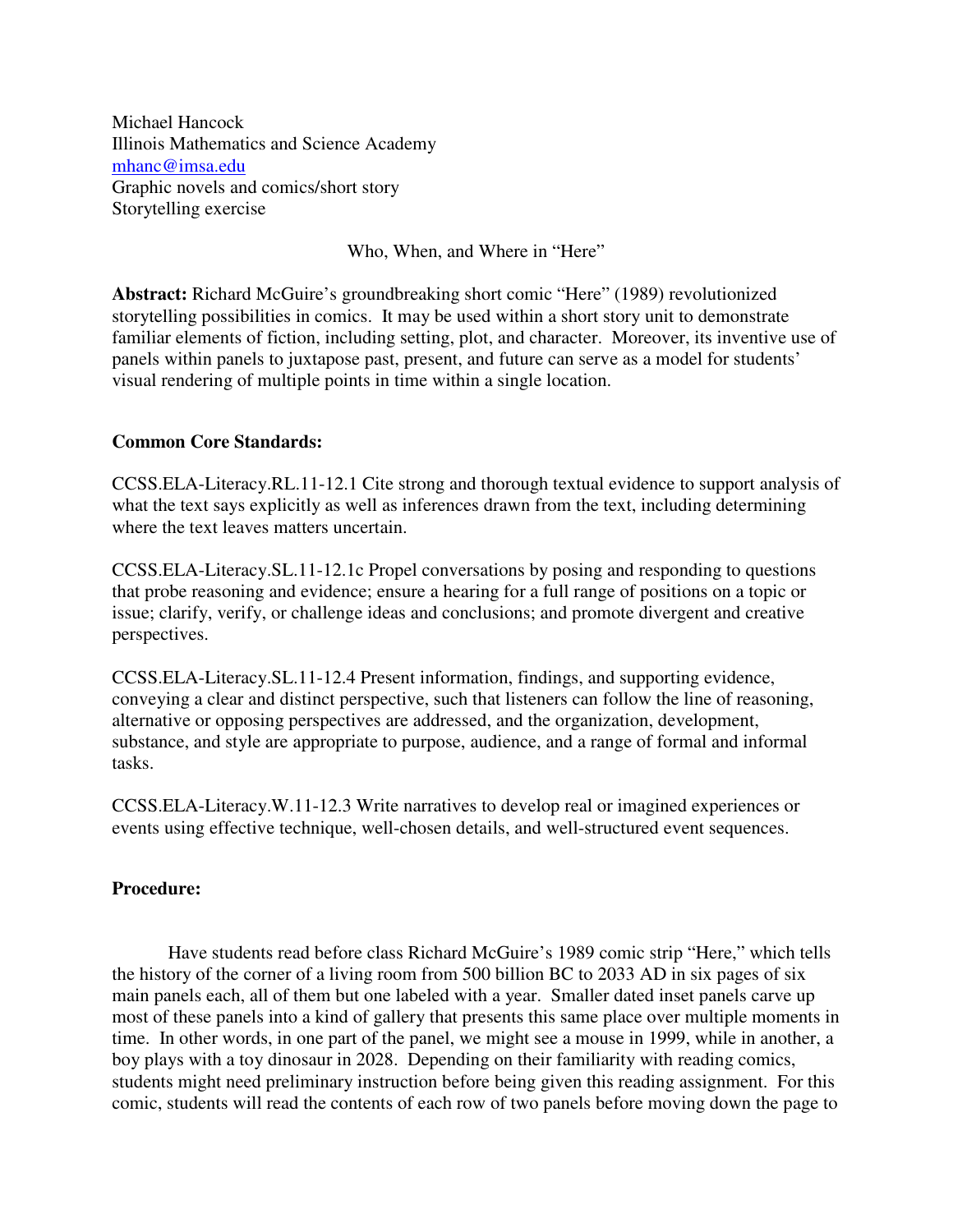the next row. Teachers are encouraged to consult cartoonist Chris Ware's excellent commentary on "Here" in *Comic Art* 8 (2006), pp. 5-7 (see Materials).

 Comics traditionally present space in panels of various shapes and sizes that are arranged in a linear and progressive sequence of successive moments that corresponds to the direction of reading (in the West, from left to right). In "Here," however, McGuire cuts up space and shuffles time, which the reader first encounters in panel five, where a scene from 1922 suddenly frames a snapshot from the main story, which begins in 1957. McGuire switches back and forth between different years in successive panels, presenting us with as many as four different time portals in a single panel. The reader is forced to flip back and forth between panels and pages because of McGuire's jumbled chronology, as characters will suddenly grow up and then return to their childhood. What remains constant is the place, or rather the vantage point, as we view where the corner of the room sits across different centuries and even millennia. The comic is perhaps easier to read than to describe!

 Discussion of this comic might begin with a discussion of whose story this is. Who is the protagonist? William (later Billy) is born on the first page, and we see him at different moments throughout his life as the comic moves backwards and forwards and sideways through time. Billy grows, he grows up, he leaves, he visits his childhood home, and he dies, though not necessarily in that order in the comic strip. Students might also be asked to identify other characters as well.

 McGuire's readers have to grapple with his story's jumbled chronology and its effects, so "Here" presents rich possibilities for exploring plot. You might begin by asking students whether "Here" has a plot (or plots). Talk about what happens and how we know that it happens. Students will need to use the year labels within the main panels and inset panels to piece together, for instance, the chronology of Billy's life. It's worth considering effects (visual, narrative, and thematic) of McGuire's nonlinear plot as well. For instance, a boy plays with a toy dinosaur in panel 21, and we see the toy's real-life counterpart from some 100 million years earlier in that very space in the next panel, while a character in 1986 seems to laugh at McGuire's joke ("HA HA HA"). Alongside plot, students might also be asked to consider the place of tense in McGuire's comic strip. What's the past, the present, and the future in such a story without a stable point of reference in terms of time?

 Setting is, of course, central to the story. Even as we move vertiginously through time in "Here," we remain anchored in place, though that space itself undergoes transformations. Students might be asked to discuss the house as a sort of character, like Billy himself, with a definite lifespan. We see the construction of the house (in 1902), its changing furnishings and appliances over the decades, a house fire, and the house's eventual demolition in 2030.

 After students have explored such topics as character, plot, and setting in the strip, ask them to draw a few panels of their own version of "Here." They might add on to McGuire's story, or they could choose a real-world setting of their own, whether it's their classroom, their bedroom, or another location. Encourage them to visualize this place over the course of time not just within their lifetime, but across many lifetimes, and even over the life of the planet. Tell students that it doesn't matter if they can't draw. Have them pick a place and show us what's